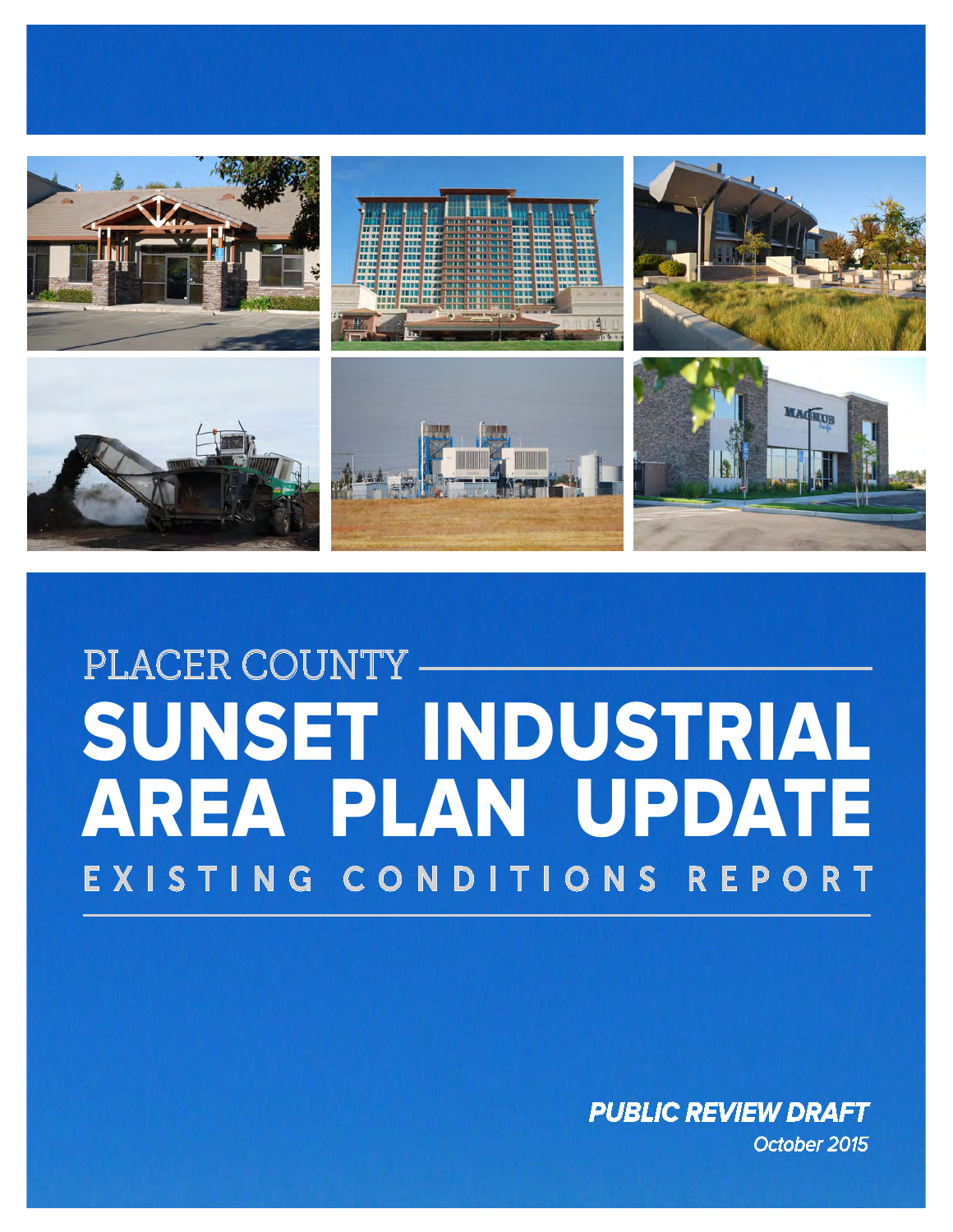## **TABLE OF CONTENTS**

## **Chapter One: Introduction**

**Section 1.1: What is an Area Plan?** 

**Section 1.2: Using the Area Plan** 

**Section 1.3: Format of the Existing Conditions Report** 

**Section 1.4: Regional Setting** 

## **Chapter Two: Land Use**

**Section 2.1: Major Findings Section 2.2: Existing Character Section 2.3: Existing Uses and Ownership Section 2.4: Holding Capacity Section 2.5: General Plan/Area Plan and Zoning Section 2.6: Relevant Plans and Agencies Section 2.7: Key Terms Section 2.8: References** 

## **Chapter Three: Transportation and Circulation**

**Section 3.1: Major Findings Section 3.2: Roadways Section 3.3: Transit Services Section 3.4: Non-motorized Facilities Section 3.5: Railway Facilities Section 3.6: Goods Movement Section 3.7: Transportation Plans/Programs Section 3.8: Costs and Revenues for Major Improvements Section 3.9: Key Terms** 

#### **Section 3.10: References**

## **Chapter Four: Public Services and Utilities**

**Section 4.1: Major Findings Section 4.2: Water Supply and Distribution Section 4.3: Wastewater Collection, Treatment, Disposal, and Water Recycling Section 4.4: Storm Drainage/Flooding**